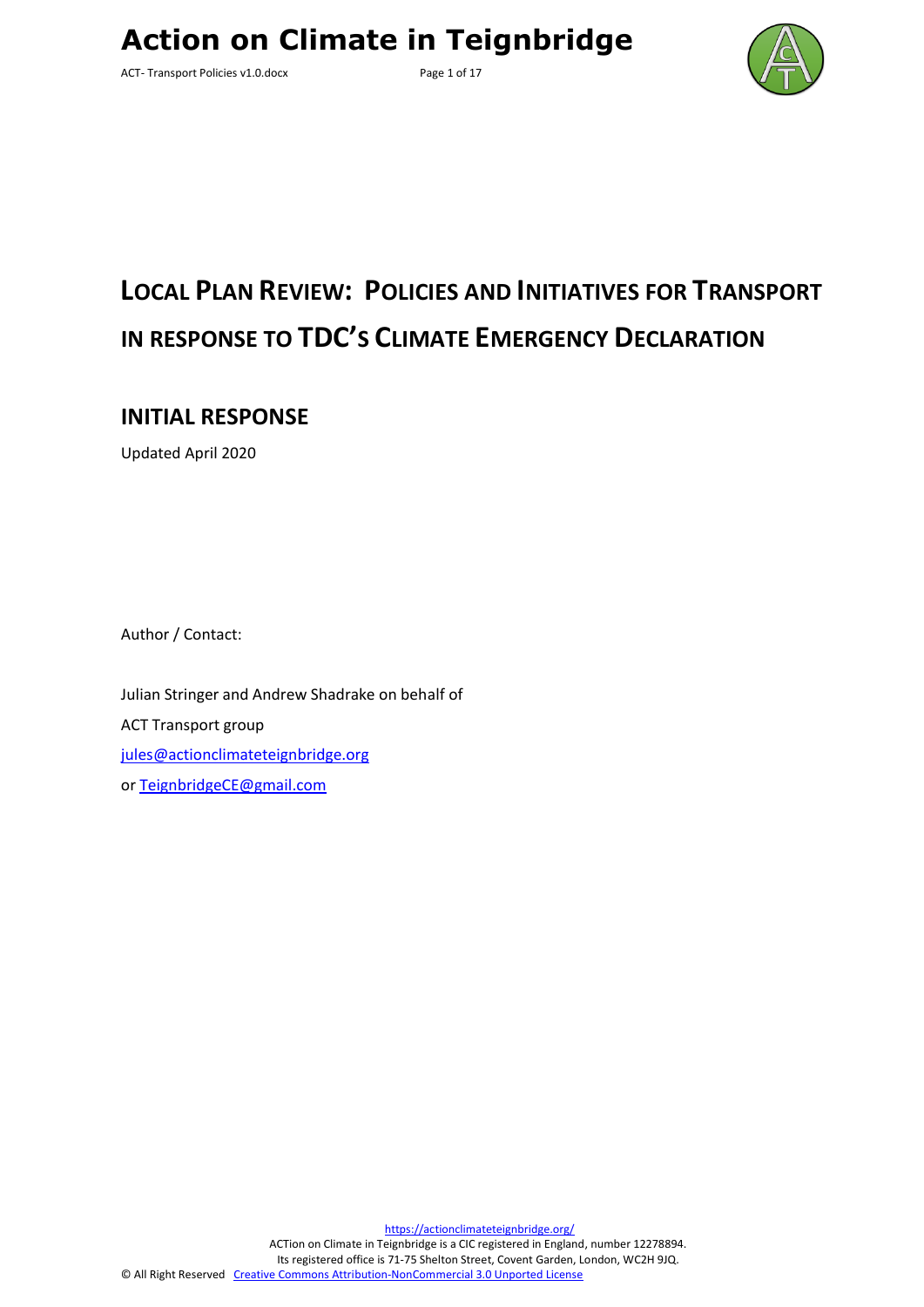ACT- Transport Policies v1.0.docx Page 2 of 17



#### **Contents**

| SECTION 1. |            |                                                               |  |  |  |  |  |  |  |
|------------|------------|---------------------------------------------------------------|--|--|--|--|--|--|--|
| SECTION 2. |            | CONTEXT: IMPLICATIONS OF THE CLIMATE EMERGENCY DECLARATION  3 |  |  |  |  |  |  |  |
| SECTION 3. |            |                                                               |  |  |  |  |  |  |  |
| SECTION 4. |            |                                                               |  |  |  |  |  |  |  |
| SECTION 5. |            | PROPOSED POLICY CHANGES: REDUCING THE NEED TO TRAVEL 7        |  |  |  |  |  |  |  |
| 5.1        |            |                                                               |  |  |  |  |  |  |  |
| 5.2        |            |                                                               |  |  |  |  |  |  |  |
| 5.3        |            |                                                               |  |  |  |  |  |  |  |
|            | SECTION 6. |                                                               |  |  |  |  |  |  |  |
| 6.1        |            |                                                               |  |  |  |  |  |  |  |
| 6.2        |            |                                                               |  |  |  |  |  |  |  |
| 6.3        |            |                                                               |  |  |  |  |  |  |  |
| 6.4        |            |                                                               |  |  |  |  |  |  |  |
|            | SECTION 7. | PROPOSED POLICY CHANGES: LOW EMISSION VEHICLES  11            |  |  |  |  |  |  |  |
| 7.1        |            |                                                               |  |  |  |  |  |  |  |
| 7.2        |            |                                                               |  |  |  |  |  |  |  |
| 7.3        |            |                                                               |  |  |  |  |  |  |  |
| 7.4        |            |                                                               |  |  |  |  |  |  |  |
| SECTION 8. |            |                                                               |  |  |  |  |  |  |  |
|            |            |                                                               |  |  |  |  |  |  |  |
|            |            |                                                               |  |  |  |  |  |  |  |

#### **Important note**

This is an evolving document, intended to be an initial resource for policies and initiatives within Teignbridge. New, potentially more radical, initiatives are may well develop over coming months, which may have planning implications.

Furthermore, this is not a carbon reduction plan for transport, nor does it contain final policies to be incorporated into regional, local or neighbourhood plans.

We recommend that anyone interested in developing plans and policies should look at relevant information on the ACT website. In particular, the [Cornwall Action Plan](http://teignenergycommunities.co.uk/wp-content/uploads/2019/09/Cornwall-Council-Climate-change-action-plan-July-2019.pdf) is a comprehensive source for such information.

This document contains a number of references to source material used in deriving our policies. The sources referenced form an important part of the document, because they provide expanded, and sometimes additional, insight into the points we make.

<https://actionclimateteignbridge.org/>

ACTion on Climate in Teignbridge is a CIC registered in England, number 12278894.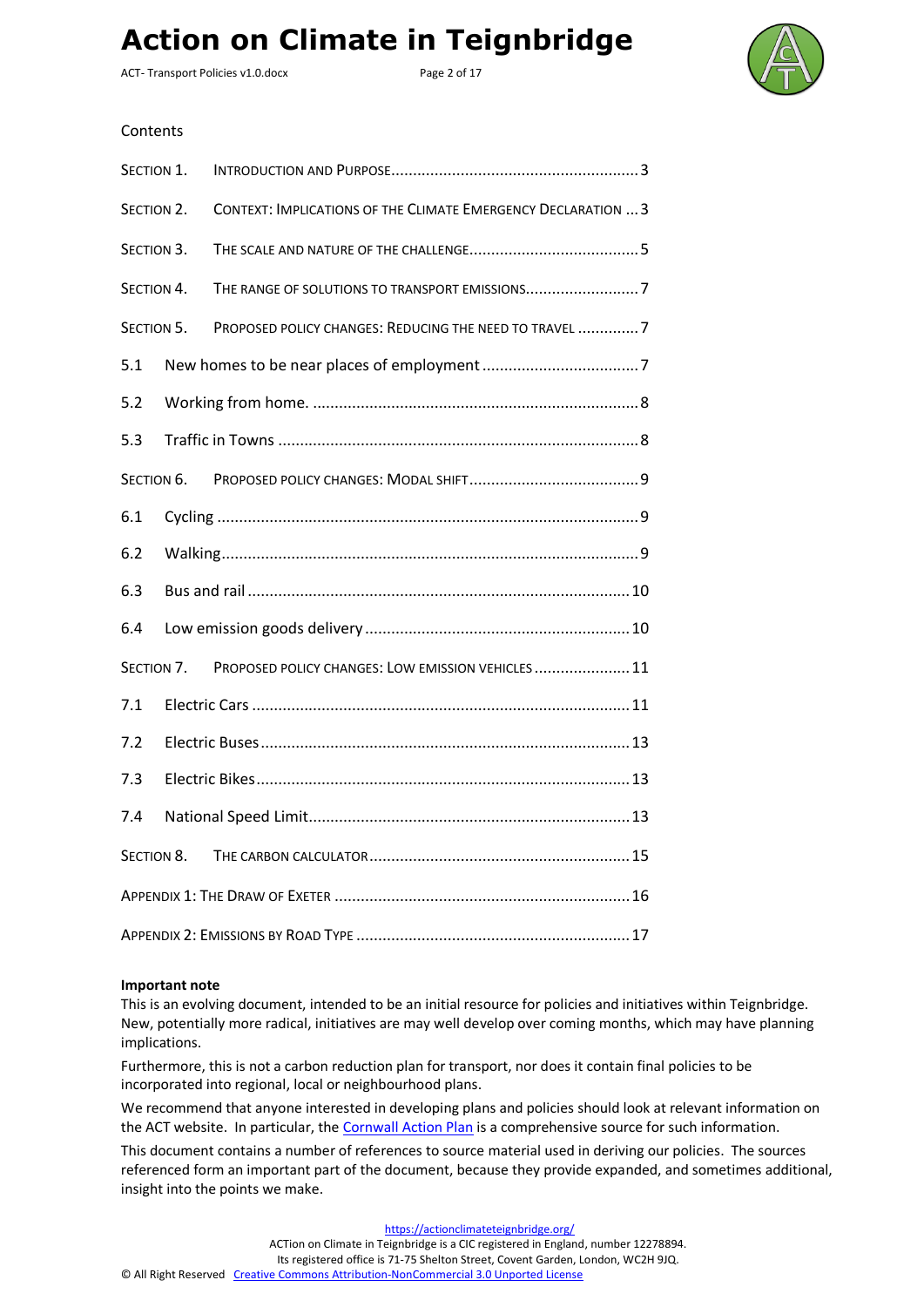ACT- Transport Policies v1.0.docx Page 3 of 17



### <span id="page-2-0"></span>**Section 1. Introduction and Purpose**

The purpose of this document is to provide an overview of how the Teignbridge District Council's (TDC's) climate emergency declaration can and should be reflected in transport-related policies in the Local Plan. It has been prepared by the Transport working group of [ACTion on Climate in Teignbridge](https://actionclimateteignbridge.org/) (ACT), TDC's community partner for developing and delivering responses to the declaration.

The Transport working group's role is to:

- identify the scale of transport's contribution to the district's greenhouse gas emissions,
- describe the challenges to reducing it in line with the declaration's target of net zero emissions by 2025, and
- propose changes and initiatives which will help to meet the target.

The group's approach is to refine understanding of the scale, challenges and potential changes and initiatives over time. It will do this by co-operating with others, nationally, regionally and locally. National and regional co-operation will allow us to learn from others and share best practice, and in particular, to learn from initiatives which are being undertaken elsewhere.

Local co-operation is particularly important. ACT is community-led, and to be effective, it will need to bring the Teignbridge community with it, to be successful in delivering a sea-change in attitudes and behaviour. The same is true of TDC.

This document provides the working group's initial formulation of the scale and challenges. The changes it proposes are those relating to transport-related sections of the Teignbridge Local Plan 2033. It begins by describing the overall policy context, and then the scale and challenges faced. The later part of the document lists proposed changes to transport-related policies, divided into three areas: reducing the need to travel; modal shift and a shift to low emission vehicles.

### <span id="page-2-1"></span>**Section 2. Context: Implications of the Climate Emergency Declaration**

On 18th April 2019 TDC's pledged to do "what is within our powers, to make Teignbridge District carbon neutral by 2025, taking into account both production and consumption emissions".

It is worthwhile restating the reason for the declaration. It was passed in response to widespread community activity (such as the school climate strikes and Extinction Rebellion's actions), which reflected concerns of many councillors, officers and residents. Those actions and concerns arise from an awareness that humanity faces an existential crisis. Without rapid and deep transformation, we face 3 degrees of global heating by 2100. Such heating is likely to render human existence unsustainable.

It is in this context that members and officers have formed a clear intention to implement the pledge. As a planning authority, two key ways for TDC to do this are:

- to ensure the Local Plan's primary focus, so far as this is compatible with the law, is on achieving the target.
- Enforcing all emissions-related policies in the Plan.

Both of these are needed; policies are ineffective without enforcement.

The fundamental way in which the Local Plan's primary focus is on achieving the target is, of course, through an amendment to Policy S7. This currently notes a target of 48% reduction by 2030 (against a

<https://actionclimateteignbridge.org/>

ACTion on Climate in Teignbridge is a CIC registered in England, number 12278894.

Its registered office is 71-75 Shelton Street, Covent Garden, London, WC2H 9JQ.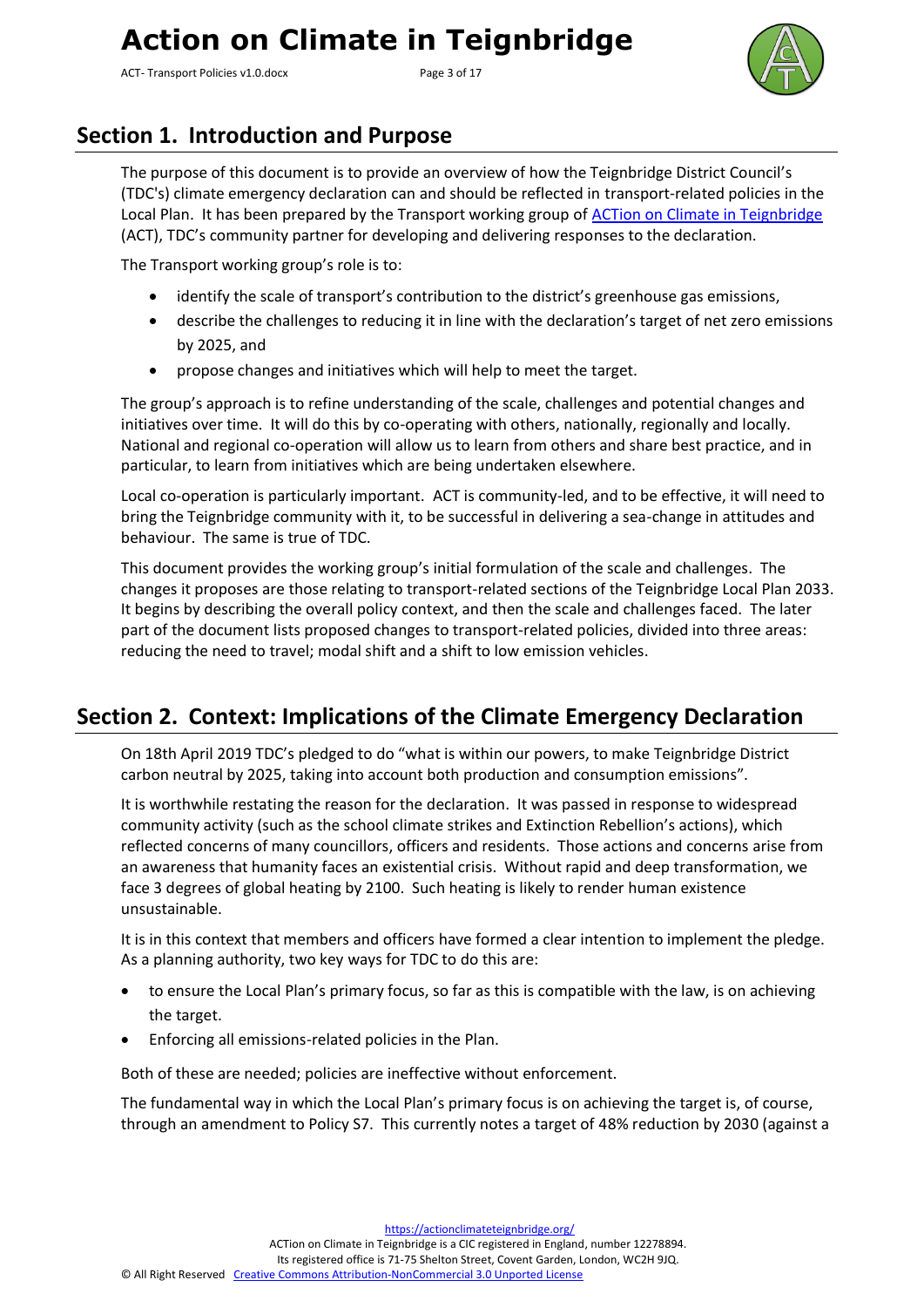ACT- Transport Policies v1.0.docx Page 4 of 17



2009 baseline). This needs to be replaced by a target based on a 14.4% per year reduction, as described in the ACT Built Environment working group recommendations.<sup>1</sup>

While TDC is not a local highway authority, there are many ways in which the Plan can support positive transport-related change, and inhibit negative change. District councils have the power to do this. The Royal Town Planning Institute (RTPI) has issued guidance to local authorities<sup>2</sup> which states that local authorities are empowered to:

- Shape places to help secure radical cuts in greenhouse gas emissions. This requires the location and layout of new development to be planned to:
	- o Deliver the highest viable energy efficiency including the use of decentralised energy.
	- o Reduce the need to travel, particularly by private car; and
	- o Secure the highest possible share of trips by sustainable travel.
- Actively support and help to drive the delivery of renewable and low-carbon energy generation and grid infrastructure.
- Shape places and secure new development to minimise vulnerability and provide resilience to impacts arising from climate change, in ways consistent with cutting greenhouse gas emissions.
- Ensure that there are real opportunities to take positive action on climate change by encouraging community-led initiatives such as the promotion of decentralised renewable energy use or securing land for local food sourcing.
- Increase sustainable transport use and local transport solutions.

<https://actionclimateteignbridge.org/>

ACTion on Climate in Teignbridge is a CIC registered in England, number 12278894.

Its registered office is 71-75 Shelton Street, Covent Garden, London, WC2H 9JQ.

 $1$  An additional issue is that the current target fails to take account of existing dwellings which are above the target or are not conveniently situated. These dwellings will not be at 48% below the 2009 target, so the overall 2009 target will never be achieved.

<sup>2</sup> Rising to the Climate Crisis – [A Guide for Local Authorities on Planning for Climate Change](https://www.tcpa.org.uk/Handlers/Download.ashx?IDMF=fd66dbe5-2b88-4acf-b927-256a82db9abe) RTPI p.25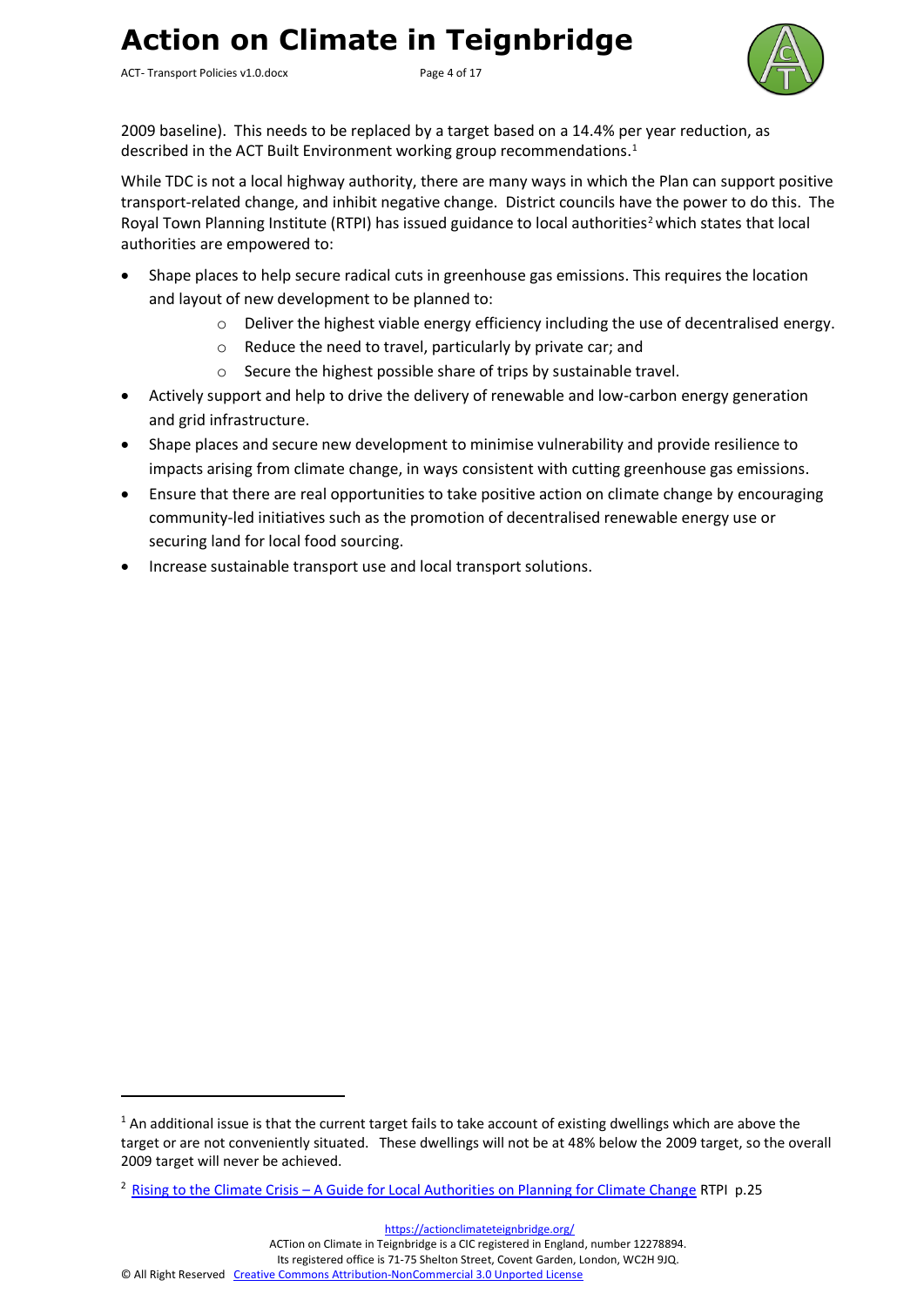ACT- Transport Policies v1.0.docx Page 5 of 17



### <span id="page-4-0"></span>**Section 3. The scale and nature of the challenge**

Transport contributes almost 50%<sup>3</sup> of the district's carbon emissions,<sup>4</sup> as shown in the pie chart below. This includes emissions from private and public transport by road and rail. It does not include air travel (flights undertaken by Teignbridge residents) or the district's proportion of national emissions from transport by sea.



The line graph below shows that transport-related emissions are also increasing. They rose 11% between 2009 and 2017, despite overall emissions having fallen 12.3% over the period.<sup>5</sup>



ACTion on Climate in Teignbridge is a CIC registered in England, number 12278894.

<sup>&</sup>lt;sup>3</sup> The total is 49.9%, calculated fro[m here.](https://assets.publishing.service.gov.uk/government/uploads/system/uploads/attachment_data/file/812142/2005-17_UK_local_and_regional_CO2_emissions_tables.xlsx)

<sup>&</sup>lt;sup>4</sup> For simplicity, this document refers to "carbon emissions" throughout. This term is used to cover all green house gas emissions, and figures given are for  $CO<sub>2</sub>$  equivalent emissions ("CO<sub>2</sub>e").

<sup>5</sup> [Here](https://assets.publishing.service.gov.uk/government/uploads/system/uploads/attachment_data/file/812142/2005-17_UK_local_and_regional_CO2_emissions_tables.xlsx)

<sup>©</sup> All Right Reserved [Creative Commons Attribution-NonCommercial 3.0 Unported License](http://creativecommons.org/licenses/by-nc/3.0/)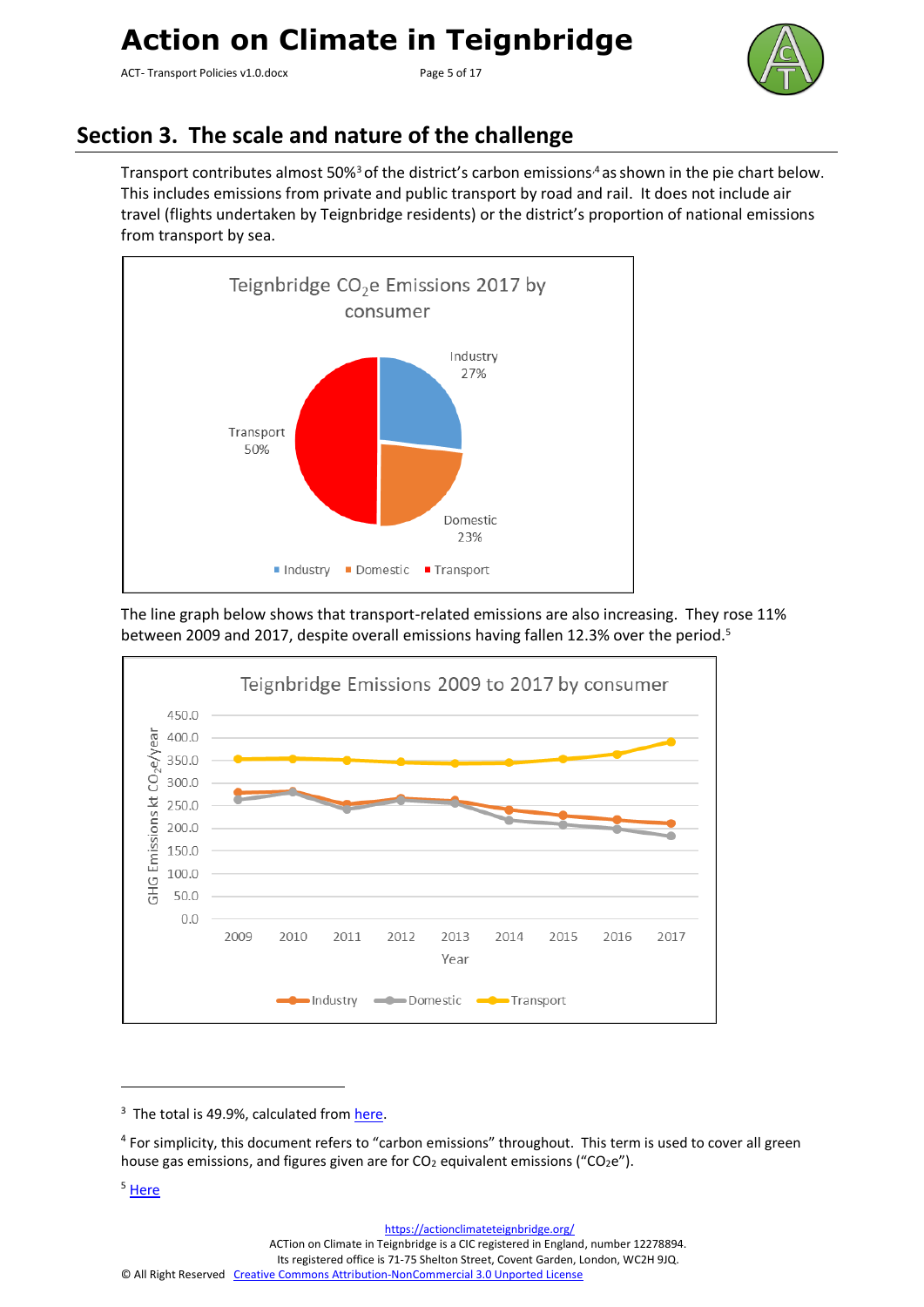ACT- Transport Policies v1.0.docx Page 6 of 17



The main reason for the drop in emissions from the domestic and industrial sectors shown above is the reduction in emissions from electricity generation. There is limited scope for a further reduction, except by substituting electric vehicles (EVs) for those powered by fossil fuels.

The second line graph, which shows the district's emissions from all sources, reinforces this point. It shows that, while there has been a marked reduction in electricity-related emissions, petroleum emissions, which are overwhelmingly generated by transport on A and minor roads, is increasing. shows that there is considerable scope to do this, given the high emissions from petroleum fuelled vehicles.



The challenge is not merely to reverse the upward trend in transport-related carbon emissions, but to eliminate them almost entirely by 2025. This challenge cannot be met by local action alone. Our own [Zero Carbon analysis](http://teignenergycommunities.co.uk/wp-content/uploads/2019/09/TECs-Zero-Carbon-v0.10.pdf) shows that we do not believe achieving zero carbon emissions for the whole of Teignbridge is realistic without radical national policy changes. TDC has a role to play, with other councils and community organisations, in lobbying for those changes, many of which relate to transport.

In addition to policy change, achieving the target will require an unprecedented change in everyone's attitudes and behaviour. Local initiatives can help foster that change, as can policies in the Local Plan. For example, requiring 4 metre-wide segregated cycle and footpaths as part of all new developments would increase the number of people using them (other things being equal).

The key drivers of transport emissions in the district are infrastructure related. They are believed to  $he^{6}$ 

- That most vehicles are fossil-fuelled.
- the fact that most vehicle movements may arise from:
	- $\circ$  commuting (see Appendix 2), because people work at a distance from their homes
	- o goods deliveries
	- o travel to shops,
- most vehicle movements for commuting involve private cars with low occupancy, rather than public transport,

 $6$  At this stage we have not quantified emissions from the different sources listed, and so these comments are not yet evidence-based, and are subject to change.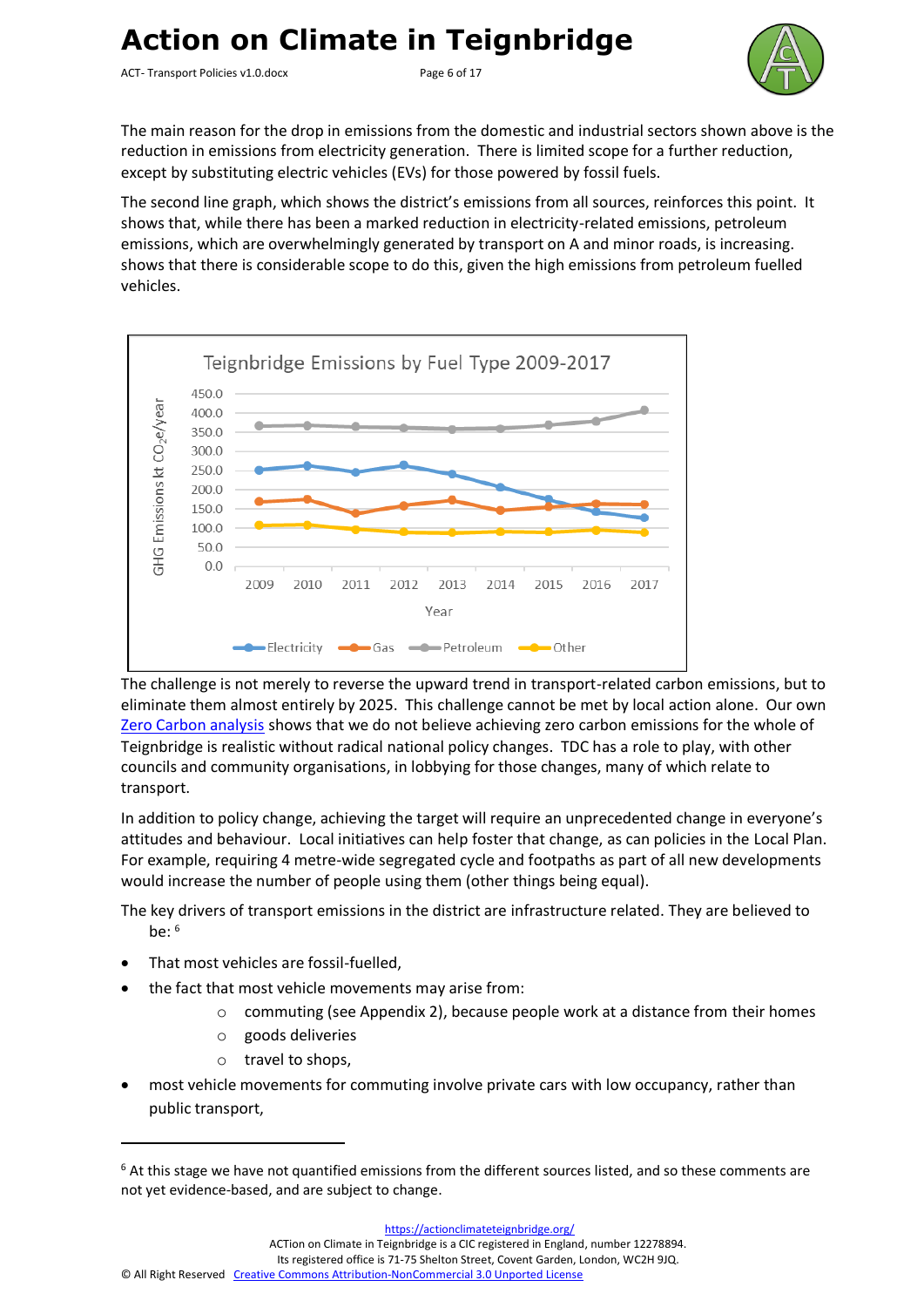ACT- Transport Policies v1.0.docx Page 7 of 17



- road networks are designed to meet the needs of car and lorry drivers, rather than other road users, such as cyclists, and
- poor, expensive, deregulated and inadequate bus network which does not offer a real alternative to car use for many users/trips, particularly those living in rural areas.

While these infrastructure drivers can only be fully addressed if there are national policy and legal changes, there remains scope for action at district level, encouraged or required by the Local Plan.

### <span id="page-6-0"></span>**Section 4. The range of solutions to transport emissions**

The range of solutions to the challenge of reducing transport emissions is well understood. It encompasses:

- reducing the need to travel, for example, by providing work opportunities near where people live, increasing home working opportunities, and providing shops and other facilities close to homes,
- modal shift, for example from car to bike, foot or public transport, and
- a shift to low emission vehicles. These should, ideally, be low emission in manufacture and use. Most low emissions vehicles are likely to be electric cars, though it may be challenging to provide enough low emission electricity in the district to meet demand.

Sections 5, 6 and 7 address each of these types of solutions, in turn. Section 8 comprises with a discussion of the carbon calculator, proposing an alteration to the latter which can finance, or otherwise enable, some of the changes recommended in the earlier sections.

### <span id="page-6-1"></span>**Section 5. Proposed policy changes: Reducing the need to travel**

#### <span id="page-6-2"></span>**5.1 New homes to be near places of employment**

Many people living in the district commute to work, often in Exeter. It will not be possible to change this significantly in the short term, particularly as there are not as many job opportunities, or opportunities for the same type of work, within the district (see Appendix 1). A further issue is that incomes in Exeter are on average about £5,000 higher than in Teignbridge, and so new housing is more affordable for people who work in Exeter than those working locally.

It would be possible to influence the scale and location of new housing, and increase the provision of associated job opportunities, through changes to the Local Plan. We would propose that:

- the plan be reviewed to assess whether housing allocations could and should be changed so where more houses must be provided, they are built closer to existing centres of work, such as Exeter, rather than in the Heart of Teignbridge,
- housing should be placed in locations from which it is possible to walk to employment, shopping and leisure facilities,
- where there are conditions for employment facilities to be built as part of new developments, they should be enforced, and
- developers should be required to post a bond large enough to ensure compliance with planning conditions

Shops are places of employment. There should be a similar provision regarding the provision of shops as for other employment spaces described above, with similar bond and enforcement elements.

<https://actionclimateteignbridge.org/> ACTion on Climate in Teignbridge is a CIC registered in England, number 12278894. Its registered office is 71-75 Shelton Street, Covent Garden, London, WC2H 9JQ. © All Right Reserved [Creative Commons Attribution-NonCommercial 3.0 Unported License](http://creativecommons.org/licenses/by-nc/3.0/)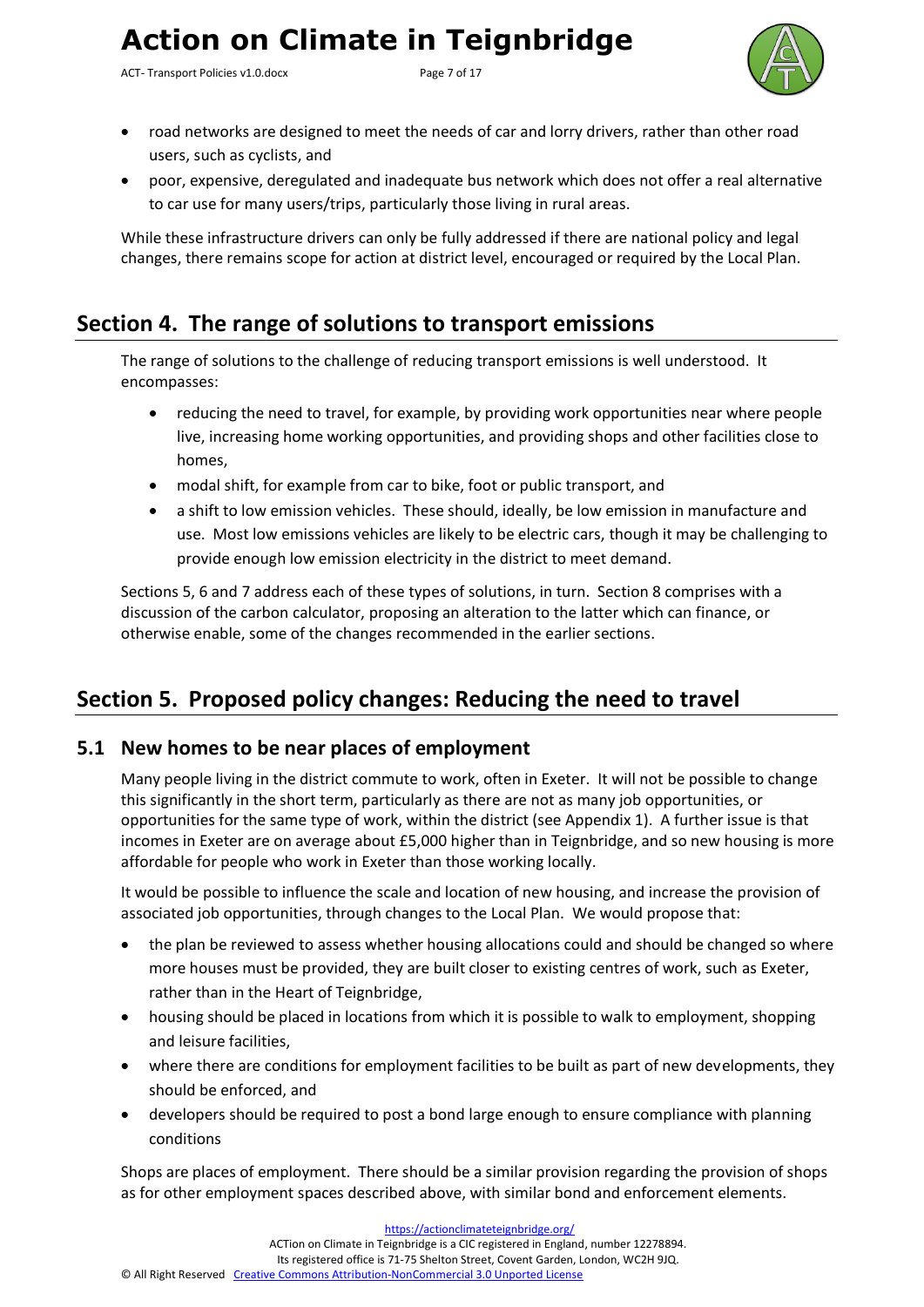ACT- Transport Policies v1.0.docx Page 8 of 17



Conversion of shops to homes reduces local employment opportunities, among other negative emission effects. We recommend that the Local Plan be amended to reduce the opportunity to undertake such conversions, so far as the law allows. In particular, all shops zoned as within secondary shopping areas should be reviewed, with the intention to rezone them as within primary shopping areas wherever possible.

#### <span id="page-7-0"></span>**5.2 Working from home.**

Other things being equal,<sup>7</sup> working from home can reduce overall carbon emissions compared with commuting to work. Policy EC4 provides for working from home, but is stated in slightly negative terms, being that "it is acceptable in principle" to use part of a dwelling for employment. We propose that home working is stated to be preferable. This could be subject to conditions similar to those currently in the section, amended to reflect the primary importance of emissions reduction.

We support any amendments to require fast fibre to the dwelling. This is essential to facilitate home working where employers require fast broadband, and a corporate IT infrastructure that accommodates remote working, such as VPNs.

There can be problems relating to isolation for people who work primarily from home, employed by corporates with offices in e.g Bristol or London, where home workers attend infrequent meetings. The Local Plan could address this by requiring provision of a meeting space for home workers in respect of all new developments above a minimum size.

#### <span id="page-7-1"></span>**5.3 Traffic in Towns**

Traffic in towns is a significant cause of pollution (NOx and particulates) and carbon emissions. Some possible schemes to reduce this are:

- Congestion charging and/or Low Emission zones,
- ban on internal combustion engine (ICE) vehicles in parts of a town centre,
- enlarging the Newton Abbot central pedestrianised zone in including moving the bus layover at Sherbourne Road and closure of part of Halcyon Road, and
- park and ride facilities and how they are charged for– either by bus or light rail.

Policy NA9 notes that the bus station in Sherbourne Road likely to detract from the quality of the new Town Centre Markets Area (NA9, 7.66). This would have significant benefits in the central area of the town.

If this were done, Halcyon Road and the cattle market car park could be put to other uses, and Halcyon Road could have pedestrian/controlled access. This could then lead to a large central pedestrian/cycle area with parking on the periphery. This would relieve holdups at the lights at the junction of the A382 and Halcyon Road.

As Halcyon Road would no longer be a through route, this change would mean there would be less traffic entering the roundabout by the fire station from the B3195. This should relieve congestion on Jetty Marsh Road, which might get worse when the new link road is built.

We recommend that this proposal be evaluated, with a view to including it in the revised Local Plan.

<https://actionclimateteignbridge.org/>

ACTion on Climate in Teignbridge is a CIC registered in England, number 12278894.

Its registered office is 71-75 Shelton Street, Covent Garden, London, WC2H 9JQ.

<sup>&</sup>lt;sup>7</sup> Where home workers need to use fossil fuel to heat a poorly insulated home, net emissions might exceed those saved from ceasing to commute. In the case of new dwellings, however, this should not be relevant, because such homes should be zero emission in operation.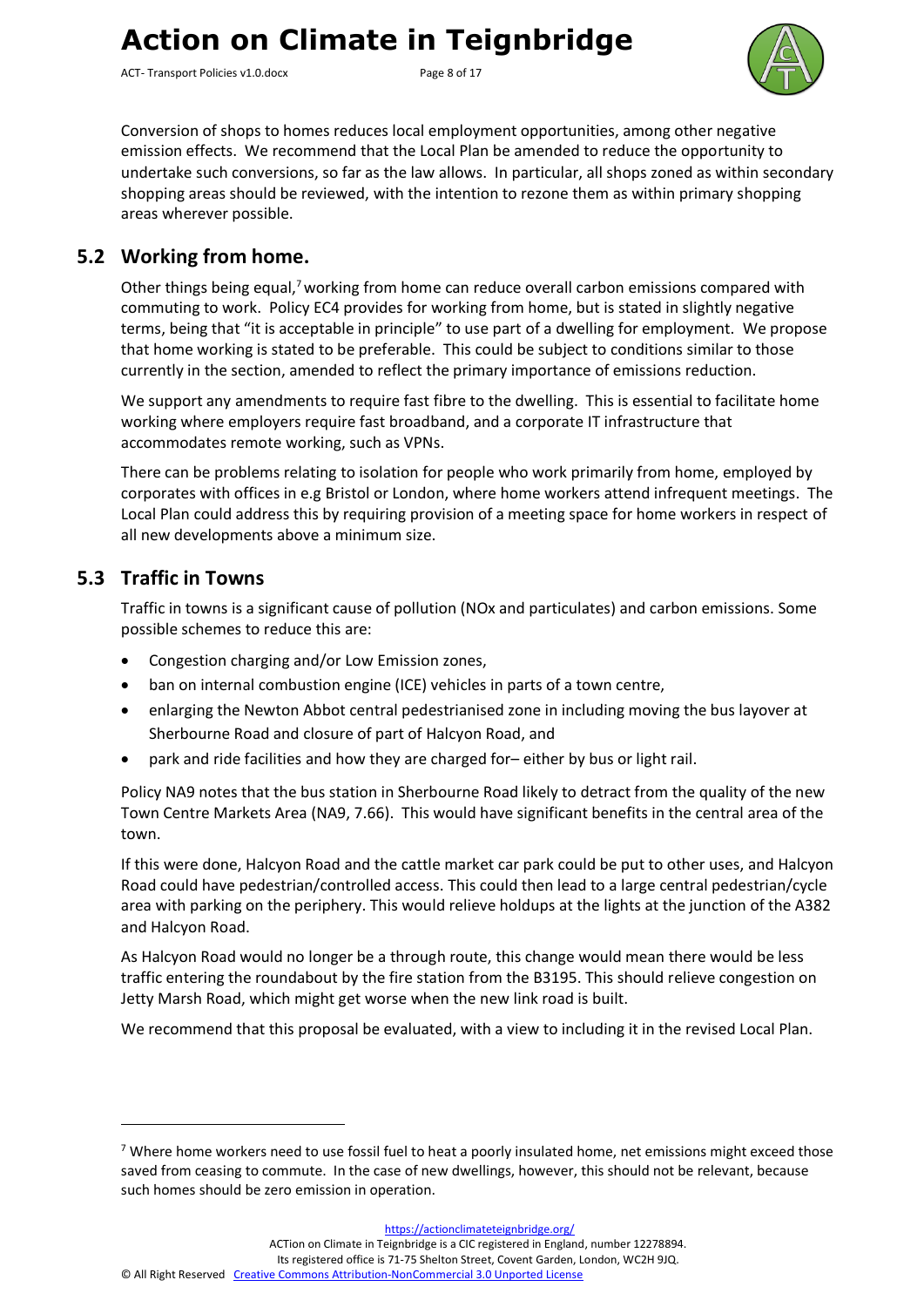ACT- Transport Policies v1.0.docx Page 9 of 17



### <span id="page-8-0"></span>**Section 6. Proposed policy changes: Modal shift**

This section discusses the different alternative modes of travel to the car, and suggests how each can be promoted

### <span id="page-8-1"></span>**6.1 Cycling**

If cycling is to reduce car use, safe, straightforward routes between home, work, shops and other destinations are required. There are good policies for enhancing cycle routes in the Local Plan, but these have not had sufficient impact on emissions. One challenge is that, where the distance between home and work is too long for cycling alone, mixed mode commuting is difficult. The plan should be reviewed to assess how this can be eased, for example through:

- safe, secure cycle storage at all railway stations,
- requiring external or internal cycle storage space on buses as a condition of subsidy (through, for example, the Community Infrastructure Levy), and
- reviewing the measures taken by other authorities to address this issue, and promoting the best through the Local Plan, where possible.

As people become more familiar with cycling, and become more confident, they are more likely to cycle to work. We therefore recommend the following measures to increase cycle use generally:

- Review successful district-led cycling initiatives across the UK, and, where possible, promote the best through the Local Plan. This could include prioritising cycle/bus lanes in town at the expense of private cars.
- Working with expert advisers such as Sustrans, and local cycling stakeholders such as Mid Devon Cycling Club and members of the Teignbridge Cycling Forum, establish a requirement for a higher level of cycle way provision as a condition of all new developments. There should be a presumption that this includes at least 4 metre cycleways with stepped separation from pedestrian paths.
- Where cycling provision is a condition of new development planning provision, require a developer bond adequate to cover the cost of provision, and enforce the condition.
- Ensure measures in the Local Plan maximise the chance of completing National Cycle Route 2 between:
	- o Newton Abbot and Dawlish, and
	- o Newton Abbot and Totnes
- If supported by expert advisers and local cycling stakeholders, work with other authorities to explore options to extend National Cycle Route 28 to Okehampton

#### <span id="page-8-2"></span>**6.2 Walking**

Where walking replaces car use, it reduces carbon emissions and improves health. Walking opportunities can be to work, but more often are to shops or for leisure.

Proposals for new developments may contain provision for such facilities, but they may not be built in practice. This discourages walking and encourages car use. We recommend that a bond be required for such developments, sufficient to cover the cost of construction.

There are many walking routes in the district, but frequently part of the route requires walking on a major road without a footpath. An example is the Newton Abbot footpath 9 about 0.64 miles to the west of Hele Park roundabout along the Ashburton Road (near grid reference 282315,72022).

<https://actionclimateteignbridge.org/> ACTion on Climate in Teignbridge is a CIC registered in England, number 12278894. Its registered office is 71-75 Shelton Street, Covent Garden, London, WC2H 9JQ. © All Right Reserved [Creative Commons Attribution-NonCommercial 3.0 Unported License](http://creativecommons.org/licenses/by-nc/3.0/)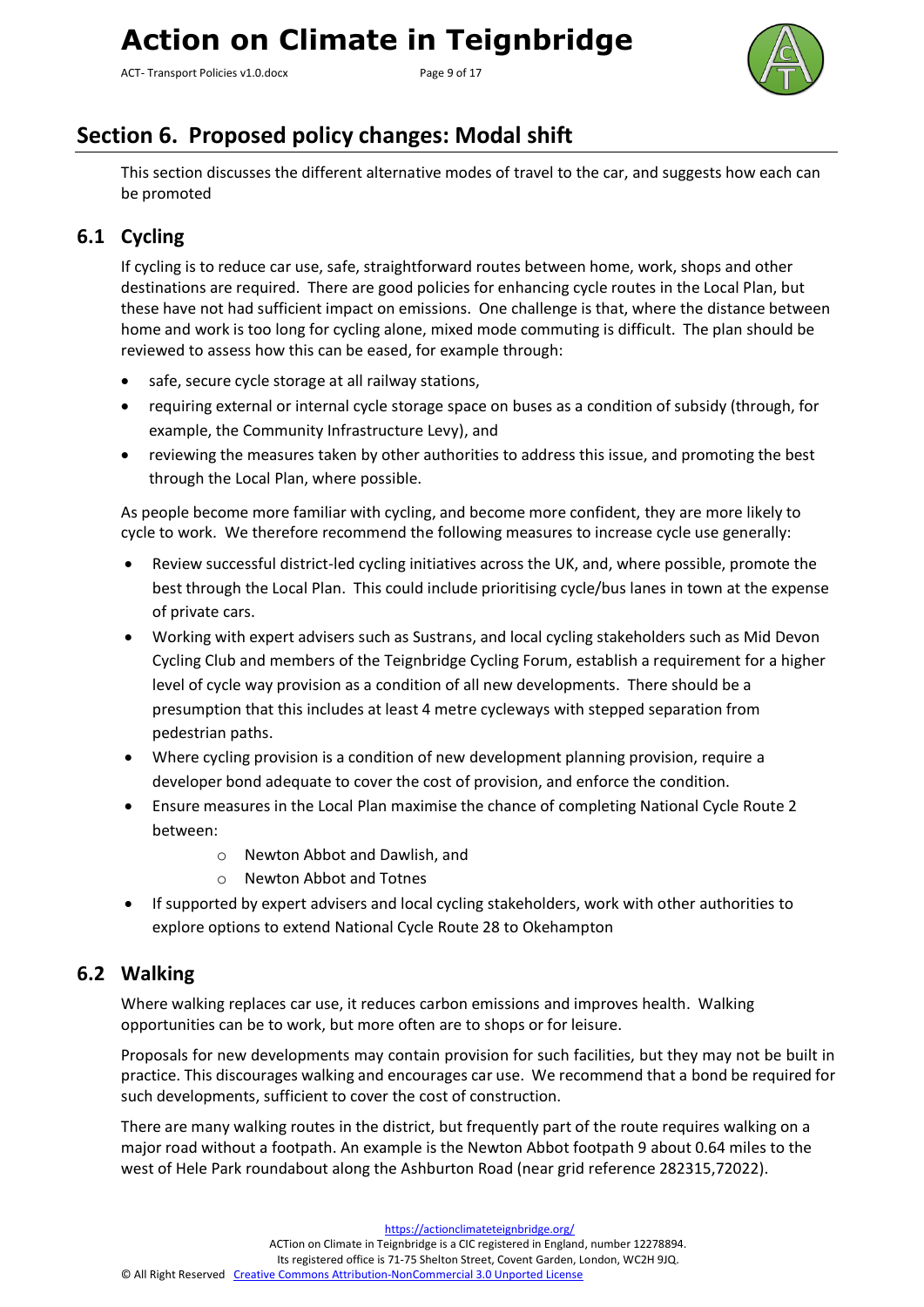ACT- Transport Policies v1.0.docx Page 10 of 17



#### <span id="page-9-0"></span>**6.3 Bus and rail**

Bus and rail alternatives to commuting are addressed in the same section because integration of the two is a key way of increasing their use. It would also reduce car travel to major centres in the southwest for other purposes, such as shopping.

One opportunity is to site Newton Abbot bus station close to the railway station. Section 5.3 discussed the possibility of moving it from its current location. If the new layover location were be on land close to Newton Abbot station (possibly on Brunel Road trading estate to take advantage of the new footbridge), this would make it much easier for people to travel by bus and then train, or vice versa.

Another other element of integration could be to coordinate timetabling, to reduce delays. While this cannot be required in the Local Plan, TDC could raise it with Devon County Council, perhaps in the context of bus subsidies.

One of the keys to encouraging commuting by bus this is frequent, predicable services (ideally no more than 10 minutes wait, and with the ETA shown at bus stops as well as on an app), which are cheap (or free). This is outside the scope of the local plan, and indeed generally outside that of a district council (except in the context of CIL), but could be emphasised in discussions with the county council. The Local Plan could, perhaps, require that in urban areas new dwellings should be within 400 metres of a bus stop.

Any opportunity which the Local Plan might offer to facilitate rural dial-a-bus or community transport options should be taken up.

Another useful contribution to reducing travel emissions could be to re-open the Heathfield railway line as light rail link connection to Newton Abbot. We are aware that there is considerable history to this proposal, some work has been done, and TDC has been supportive. We also understand that Network Rail would also be supportive, but that there are challenges, such as the current level crossing at Teigngrace. Local Plan S10 should be reviewed, together with other sections which might be relevant to new development in Heathfield, or to increased use of the Teigngrace Road which crosses the line, to assess whether reinstatement of the line can be promoted. The new rail provider could be community owned, and the vehicle entirely battery powered [\(compare The Lightweight Community](http://www.lctltd.co.uk/)  [Transport\)](http://www.lctltd.co.uk/). One option would be a [Parry's People Mover](https://en.wikipedia.org/wiki/Parry_People_Movers), and another [Vivarail.](http://vivarail.co.uk/)

Other alternatives such as an electric bus on this route should be considered which might be more cost effective.

#### <span id="page-9-1"></span>**Low emission goods delivery**

Currently many small goods deliveries are made by diesel vans from depots based in Exeter or Plymouth. Diesel vehicles which stop frequently use fuel very inefficiently. Replacement of these vehicles with electric vehicles, which are much more efficient when used for frequent stops, should be encouraged, and supported in the Local Plan so far as possible.

A variation on this model would be to promote freight delivery via rail to Newton Abbot and other stations in the district. The final delivery could then made by electric vehicles, which could be:

- cargo e-bikes,
- electric quadricycles adapted for cargo, or
- larger electric vans for delivery beyond the urban centre.

The Local Plan should be reviewed to assess how this model could be promoted, particularly by learning from experience elsewhere in the UK and Europe. Elements could include:

• provision of transfer space and e-charging at stations, and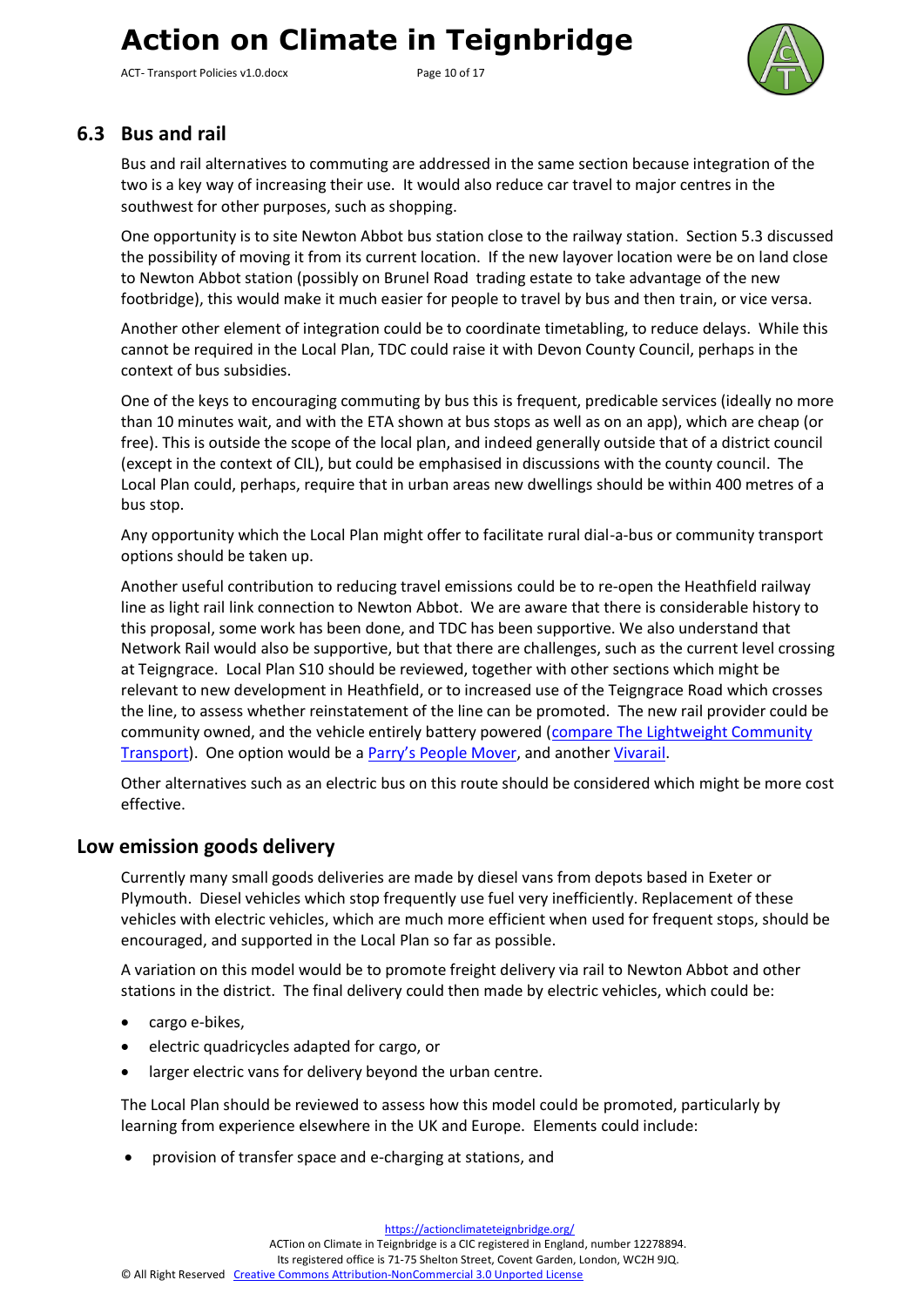ACT- Transport Policies v1.0.docx Page 11 of 17



• creating safe, wide cycle lanes in urban areas (by converting roads to one way, closing them to vehicles, or adopting the mini-Holland model, following [Waltham Forest's](https://walthamforest.gov.uk/content/creating-mini-holland-waltham-forest) example).

### <span id="page-10-0"></span>**Section 7. Proposed policy changes: Low emission vehicles**

#### <span id="page-10-1"></span>**7.1 Electric Cars**

The Local Plan will need to both respond to any projected increase in electric car use, and encourage it, as one way of reducing fossil fuel use.<sup>8</sup>

There are several drivers of demand for electric vehicles generally, and cars in particular. One is cost of purchase and operation. Both are likely to drop below those of an ICE vehicle in the very near future<sup>9.</sup>

Another driver is current government policy, that new ICE vehicles will be banned from sale by 2040 or earlier. These factors should lead to a rapid increase in EV take-up. This is also indicated by September 2019 sales of BEVs which increased 236% over September 2018 (though their market share was only  $2.2\%)^{10}$ .

Government policy also has a strong influence on fuel prices, by deciding the level of fuel duty. The following graph suggests that there is a reduction in emissions following an increase in fuel prices, though for the slight rise from 2016 to 2017 does not seem to have been big enough to have this effect. A sharp increase in fuel prices could drive EV take-up.



There are a still a number of barriers to take-up of EVs. Some cannot be influenced locally, such as:

<https://actionclimateteignbridge.org/>

ACTion on Climate in Teignbridge is a CIC registered in England, number 12278894.

Its registered office is 71-75 Shelton Street, Covent Garden, London, WC2H 9JQ.

<sup>&</sup>lt;sup>8</sup> Subject to the electricity used in vehicles being as close to zero carbon as possible. . At present, most EVs will most likely use a mix of grid and renewable electricity, so in the short term will still be responsible for CO2 emissions. This will change as the grid approaches carbon neutrality.

<sup>&</sup>lt;sup>9</sup> Deloitte report on battery electric vehicles

[https://www2.deloitte.com/content/dam/Deloitte/uk/Documents/manufacturing/deloitte-uk-battery-electric](https://www2.deloitte.com/content/dam/Deloitte/uk/Documents/manufacturing/deloitte-uk-battery-electric-vehicles.pdf)[vehicles.pdf](https://www2.deloitte.com/content/dam/Deloitte/uk/Documents/manufacturing/deloitte-uk-battery-electric-vehicles.pdf)

<sup>&</sup>lt;sup>10</sup> SMMT new vehicle registrations September 2019 [https://www.smmt.co.uk/vehicle-data/evs-and-afvs](https://www.smmt.co.uk/vehicle-data/evs-and-afvs-registrations/)[registrations/](https://www.smmt.co.uk/vehicle-data/evs-and-afvs-registrations/) - note that this link is for the most recent month and gives monthly and year to date figures.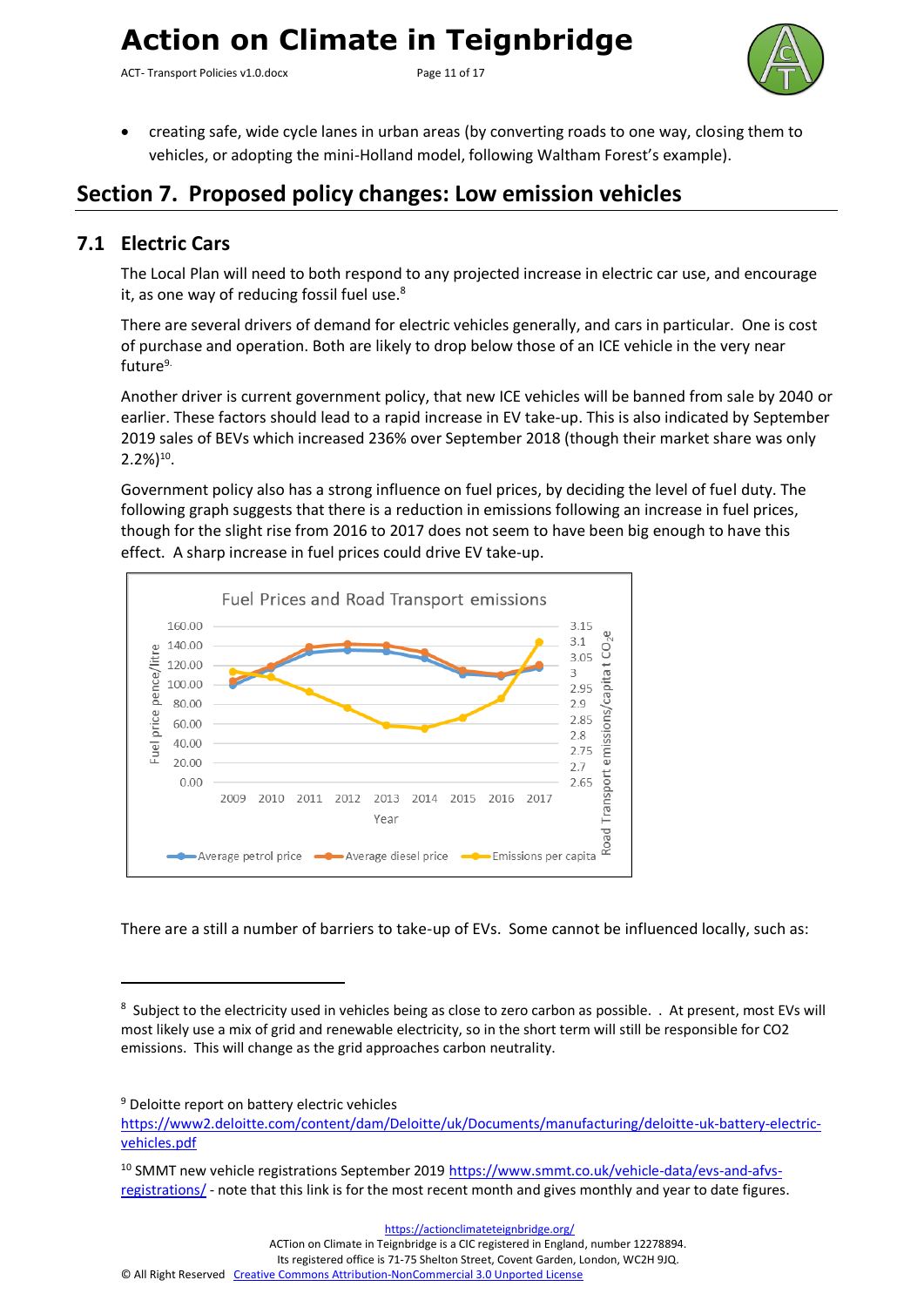ACT- Transport Policies v1.0.docx Page 12 of 17



- The price of new vehicles.
- The limited number of vehicles available second-hand.
- Manufacturer waiting lists for those who can afford EVs.
- Range anxiety.

On the other hand, the following barriers could be addressed, including, to a degree, through the Local Plan:

- Lack of on street charging for those who do not have off street parking.
- Limited availability of destination charging facilities.
- Limited availability of rapid charging facilities en-route.

To address these barriers, we would recommend that, so far as possible, the Local Plan facilitates:

- Ensuring that all new dwellings are capable of providing off-street parking with a charging point.
- Providing on street charging points where there is likely to be demand. This could support a council-led initiative to install them, using the government grant available for the purpose. There are practical challenges to installing such charging points, but they can often be overcome.<sup>11</sup>
- Providing or encouraging the provision of charging points at destinations such as:
	- o car parks both council and supermarket
	- $\circ$  hotels and other overnight accommodation, where charging points should be reservable.
	- o workplaces
- Provision should be generous in all locations, so that the risk of not being able to charge is low.

It is understood that draft policies have been produced for EVs in relation to new development, which acknowledge likely take up. These policies refer to relating charging point provision to EV market share once this reaches 30%. Once this point is approached charging point supply will need to lead market share by, say, 10%.

A problem of supply of electricity may arise. Charging EVs will result in increased electricity demand. Our Zero Carbon report shows that if all light vehicles were to be EVs, then local electricity demand would increase by about 650 GWh, even if this were to be spread evenly across the year the capacity of the National grid connection at Abham would be exceeded.

In practice demand from EVs will not be evenly distributed, even if smart chargers are used that attempt to spread the load. So the situation will probably be worse than stated. This is not sustainable, so either:

- Additional National Grid network capacity and generation is required, or
- Local renewable electricity generation is built to satisfy demand, or

- Introducing low emission zones.
- Procuring EVs for the council fleet.
- Preferential parking policies for EVs.
- Working with taxi companies to ensure that taxis are EVs, including by requiring EVS as a condition of a licence from a future date.
- EV education perhaps in the form of EV road-shows, which could probably be funded by manufacturers or local dealers.

ACTion on Climate in Teignbridge is a CIC registered in England, number 12278894.

<sup>&</sup>lt;sup>11</sup> There are a number of other potential initiatives which could be council-led, but which are outside the scope of the Local Plan, such as: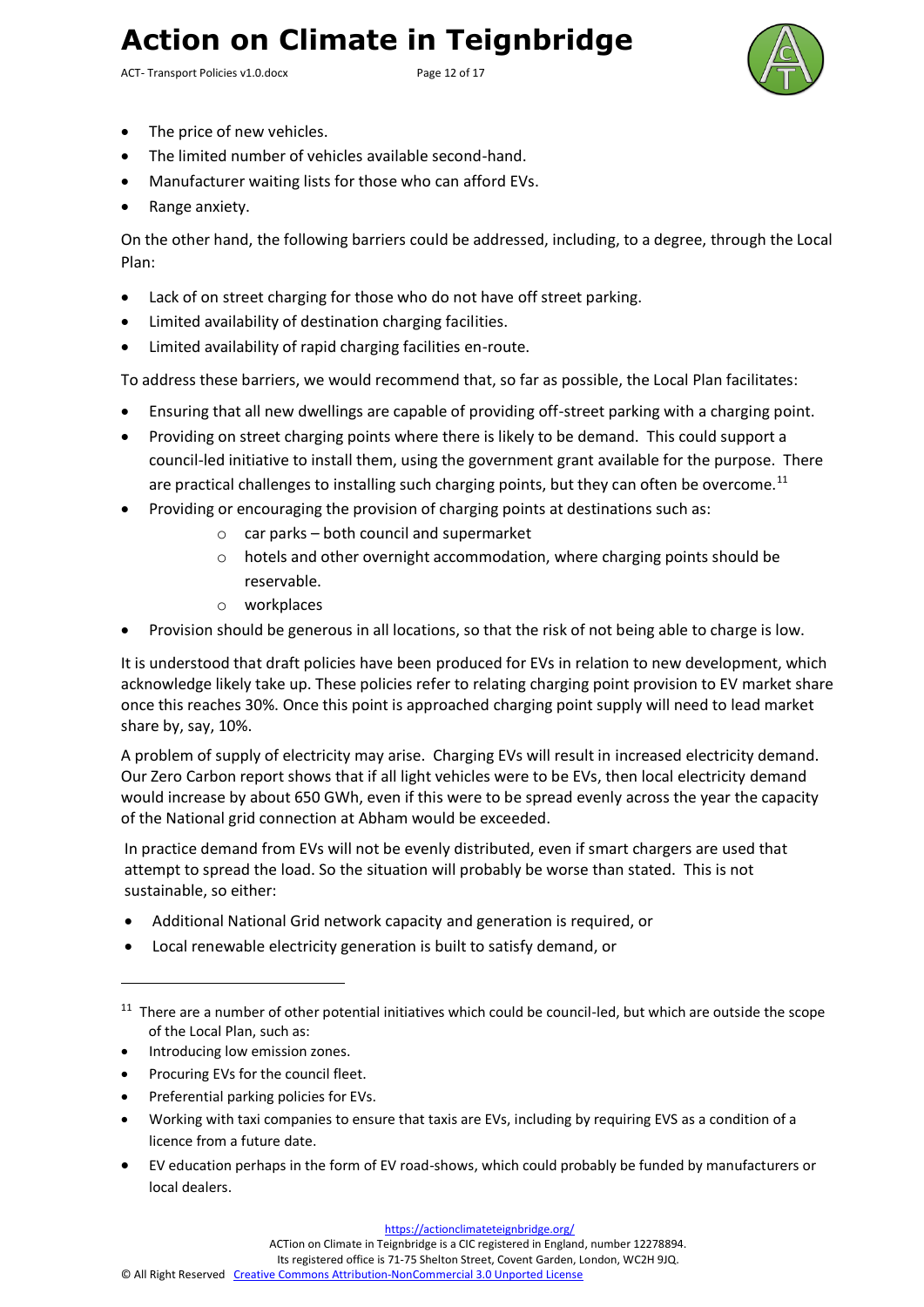ACT- Transport Policies v1.0.docx Page 13 of 17



• Car usage must be dramatically reduced.

It follows from this that, EVs provide an important part of the answer, but reducing total travel by private vehicles will still be needed. Further reasons to reduce overall private travel are that:

- There will probably be some ICE vehicles on the road up to 2050 and beyond.
- New vehicles are expensive regardless of fuel source and the majority of the fleet will be ICE vehicles until affordable second-hand EVs are available.
- If we are to abandon the current road building appraisal criteria of congestion reduction, it is likely that congestion continues unless overall traffic reduces. Any remaining ICE vehicles would continue to contribute high emissions on congested roads.
- It is unlikely that the renewable electricity supply can increase to meet unconstrained demand all year round. This would require on-shore wind and storage, as well as PV.

#### <span id="page-12-0"></span>**7.2 Electric Buses**

Electric buses should be encouraged, so any layover location should include charging facilities and necessary electricity storage. This electricity storage could also participate in network flexibility services.

#### <span id="page-12-1"></span>**7.3 Electric Bikes**

Electric bikes provide assistance to the rider, which can make their use practical for those who are not 100% fit. This is particularly the case where there are hills, such as we have in Teignbridge. Electric bikes can use existing cycleways providing that they meet regulatory requirements. An electric bike can travel up to 50 miles on a charge with a 500 Wh battery. The electricity use by electric bikes is much less than EVs.

Secure storage possibly with charging facilities should be encouraged locations such as:

- Railway stations
- Car parks

Electric cargo bikes could also play a role in deliveries, if there were local depots to distribute from at or near each railway station.

#### <span id="page-12-2"></span>**7.4 National Speed Limit**

At the higher speeds the principal component of fuel consumption (and therefore emissions), wind resistance is a more important factor, the power needed to overcome wind resistance is proportional to the cube of speed, and so the energy required for a given distance is proportional to the square of speed. So travelling at 70mph on a dual carriageway requires ~36% more energy compared to 60mph for the same vehicle/conditions to travel the same distance. Put another way reducing the national speed limit to 60mph would reduce transport emissions by 26% on roads where the national speed limit applies, such as the A38, A380 and A30.

Technical explanation for this is:

Power at higher velocities is given by

 $P = \frac{1}{2} \rho v^3 AC_d$  (https://en.wikipedia.org/wiki/Drag (physics))

Where v = velocity, A = frontal cross sectional area,  $C_d$  is the drag coefficient,  $\rho$  is the density of air.

So, to travel at 70mph rather than 60mph requires 59% more power, and 59% more energy to travel for a given time; to travel a given distance at 70mph rather than 60mph requires 36% more energy.

<https://actionclimateteignbridge.org/>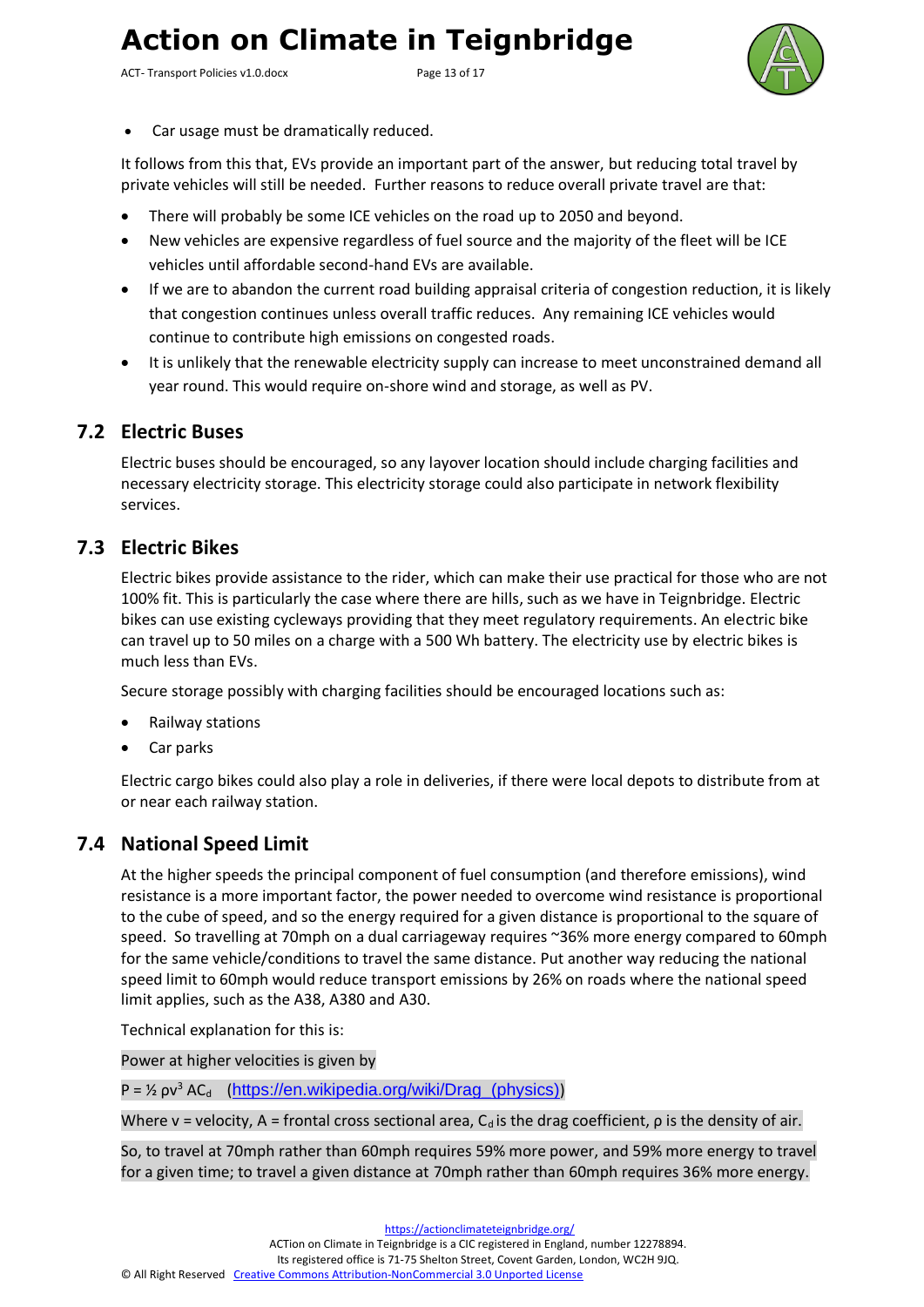ACT- Transport Policies v1.0.docx Page 14 of 17



We therefore propose working with DCC and DfT on reducing national limit to 60mph on dual carriageways with strict policing/penalties.

The effectiveness of speed limits on reducing emissions (and fuel consumption) depends on drivers observing the limit and a smooth driving style<sup>12</sup>. Some advances which might ensure this happens are:

- Legislation which requires that new vehicles be fitted with speed limiters from  $2022^{13}$
- Many newer vehicles are already fitted with adaptive cruise control, which automatically targets a set speed whilst keeping a safe distance from the vehicle in front.

ACTion on Climate in Teignbridge is a CIC registered in England, number 12278894.

<sup>12</sup> <https://www.eea.europa.eu/themes/transport/speed-limits-fuel-consumption-and/speed-limits>

<sup>&</sup>lt;sup>13</sup> The EU has provisionally agreed that new vehicles will be fitted with speed limiters from 2022, which limit speeds based on traffic sign recognition. The UK will implement this even though we have left the EU. <https://www.rac.co.uk/drive/news/motoring-news/mandatory-speed-limiters/>

[https://www.theguardian.com/world/2019/mar/27/all-new-uk-cars-to-have-speed-limiters-by-2022-under-eu](https://www.theguardian.com/world/2019/mar/27/all-new-uk-cars-to-have-speed-limiters-by-2022-under-eu-plans)[plans](https://www.theguardian.com/world/2019/mar/27/all-new-uk-cars-to-have-speed-limiters-by-2022-under-eu-plans)

<https://actionclimateteignbridge.org/>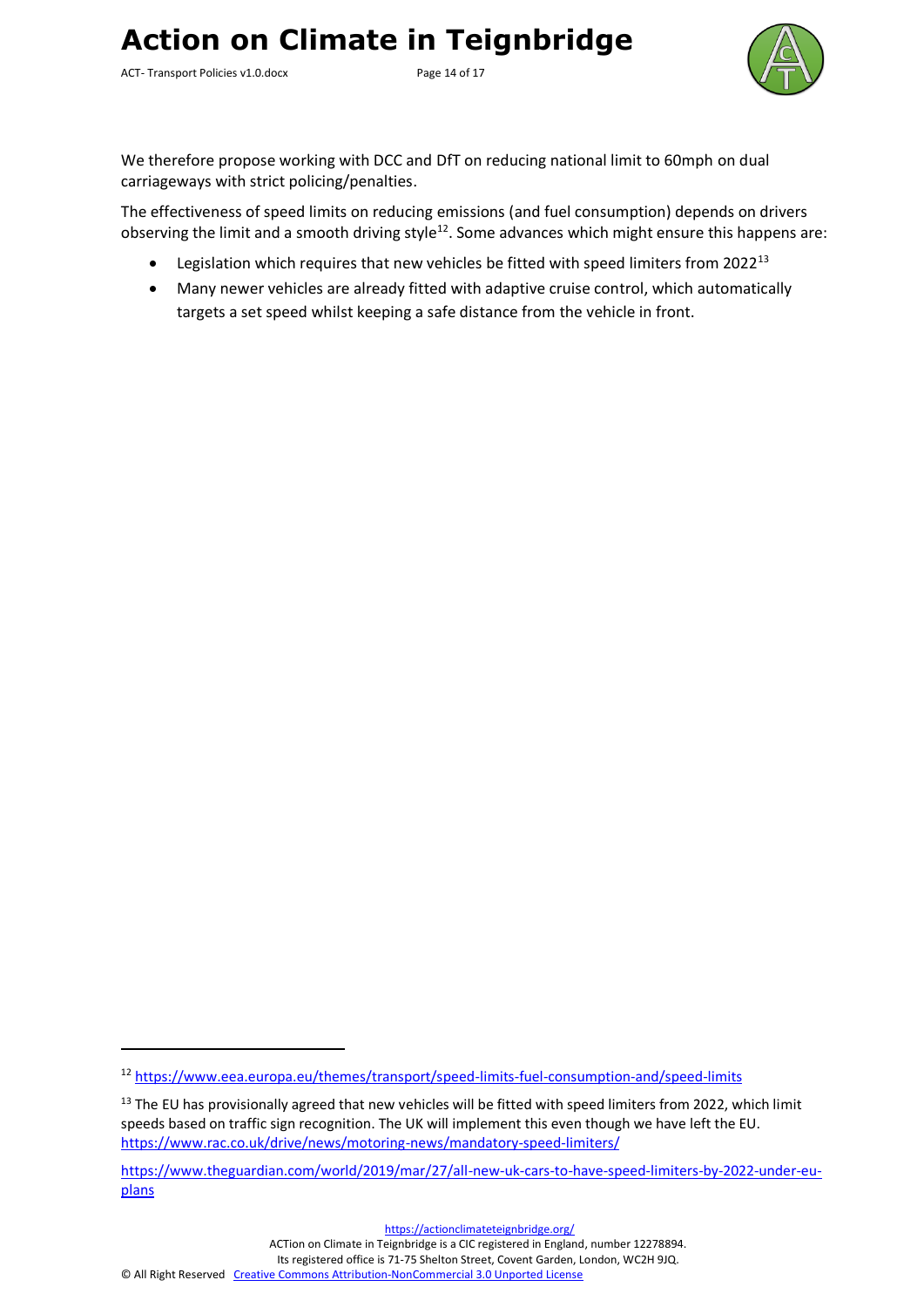ACT- Transport Policies v1.0.docx Page 15 of 17



### <span id="page-14-0"></span>**Section 8. The carbon calculator**

ACT's Built Environment working group report notes the need for an overarching statement that all energy sources included in new developments must be capable of being renewable. This will then, of course, require (under EN3) major developments to produce a carbon reduction plan which identifies how they will minimise their carbon footprint and achieve emission targets.

We understand that TDC will remove the Carbon Offsetting Calculator in favour of a Zero emission target for new development. If this is the case, then additional policies on location of new development, along the lines described in earlier sections will become even more important, these include:

- Proximity of railway station, bus route, segregated walking and cycle route.
- Home office facility
- Car charging points
- Cycle storage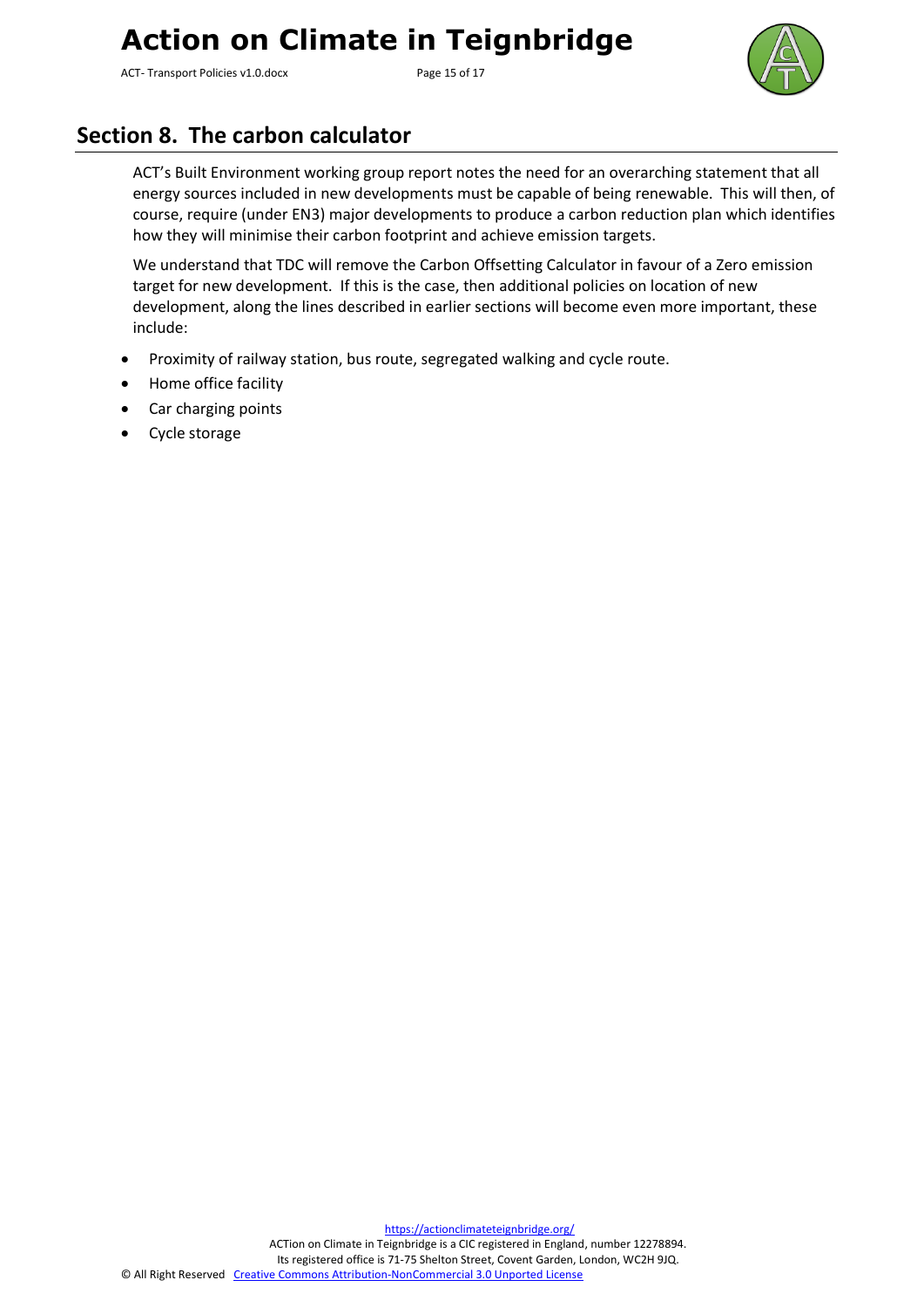ACT- Transport Policies v1.0.docx Page 16 of 17



### <span id="page-15-0"></span>**Appendix 1: The Draw of Exeter**

Exeter is a major centre of employment, with median gross workplace-based earnings of £28,844 in 2018 against Teignbridge's £23,324. Average house price in Teignbridge is £245000 at September 2018. Giving an affordability ratio of 10.5 against Teignbridge earnings, whereas this is 8.49 against Exeter earnings.<sup>14</sup> The affordability ratio has a direct effect on the calculation of the number of dwellings the authority is required to build<sup>15.</sup> If Exeter earnings were used in the housing need calculation, then 692 dwellings would be needed against 760 using the standard calculation.

According to MoneySaving<sup>16</sup> expert for a couple both on Teignbridge earnings will support a maximum mortgage of £163,000. A couple on Exeter earnings supports a maximum of £202,000. It is inevitable that those who are stretched to buy a property will commute to where earnings are higher. So, attracting employment which pays more than the Teignbridge average will help reduce commuting. Similarly, a requirement that a proportion of dwellings were affordable to those on Teignbridge average earnings would help, as would building housing for social rent.

ACTion on Climate in Teignbridge is a CIC registered in England, number 12278894.

<sup>14</sup>

[https://www.ons.gov.uk/peoplepopulationandcommunity/housing/datasets/ratioofhousepricetoworkplacebase](https://www.ons.gov.uk/peoplepopulationandcommunity/housing/datasets/ratioofhousepricetoworkplacebasedearningslowerquartileandmedian) [dearningslowerquartileandmedian](https://www.ons.gov.uk/peoplepopulationandcommunity/housing/datasets/ratioofhousepricetoworkplacebasedearningslowerquartileandmedian)

<sup>15</sup> <https://www.gov.uk/guidance/housing-and-economic-development-needs-assessments>

<sup>16</sup> <https://www.moneysavingexpert.com/mortgages/how-much-mortgage-borrowing/>

<https://actionclimateteignbridge.org/>